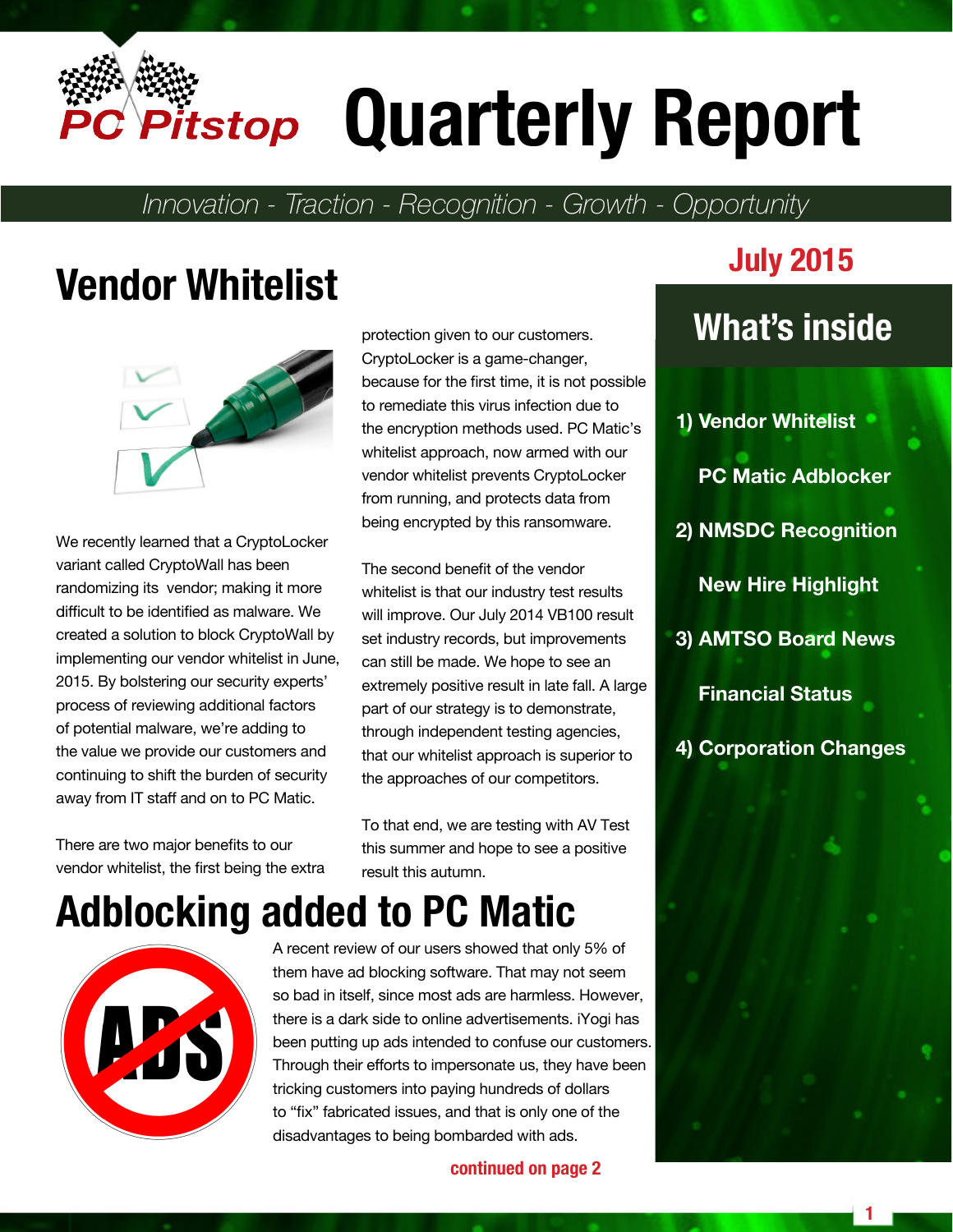### **continued from page 1**

Plenty of fraudulent advertisements are out there advertising software that is riddled with malware. VLC Media player is one example of software that commonly gets bundled with malware and promoted through advertisements.

To protect our customers from fraudulent activity, we have developed an adblock tool as part of PC Matic. This tool is in final testing and will be rolled out to all existing and new customers in September. Not only does it protect our

customers' computers, it also cuts down on the amount of bandwidth being used, improving your overall web browsing experience. A recent study performed by Simon Fraser University showed that installing an adblocker can reduce bandwidth usage by 25% - 40%.

By adding this free additional functionality, we are protecting our image and our customers' computers, as well as speeding up their machines.

### **PC Pitstop receives NMSDC**



In June, PC Pitstop participated in a rigorous inspection of not only its management and business practices, but also the ethnicity of CEO and majority shareholder Rob Cheng. After proving to be a minority-operated business, PC Pitstop was awarded

minority status by the National Minority Supplier Development Council (NMSDC). We were also fortunate to be able to attend a NMSDC event in Des Moines, Iowa, to learn more about the program and benefits.

The largest benefit is access to the purchasing and IT departments of the largest corporations in the country. Most large companies, including the majority of companies in the Fortune 500, have a diversity program which deals directly with the NMSDC. Although the NMSDC has many minority suppliers, PC Pitstop is the only minority supplier providing security

software. We believe that our made-in-America message and superior white list approach, combined with NMSDC status, will get our message in front of some of the most influential IT and security professionals in the country.

As we all know, large enterprise sales do not happen overnight, but this path will reap many rewards in the future. We will be attending the Carolinas/ Virginia North Central Minority Supplier Development Council event in Virginia Beach in August, and the NMSDC national conference in San Diego in October, and look forward to future NMSDC events in 2016.

### **New Employee Highlight**



Dodi Glenn, VP of Cyber Security, has 11 years of experience in Enterprise Security. Prior to joining PC Pitstop, Dodi worked at ThreatTrack Security, a supplier to PC Matic, where he was most recently Senior Director of Security Intelligence and Research Labs. Dodi will be focused on improving our products, relationships in the industry, and ranking in industry tests.



Mike Schroll, VP of Business Development, has over 15 years of experience in the Information Technology industry, focused on Information Security in the enterprise space. Prior to joining PC Pitstop, Mike worked at ITA Software and Veracode, defending and assessing Internet connected applications and systems. Mike holds a BS in Applied Networking Systems Administration from Rochester Institute of Technology and an MS in Engineering Management from Tufts University.

**2**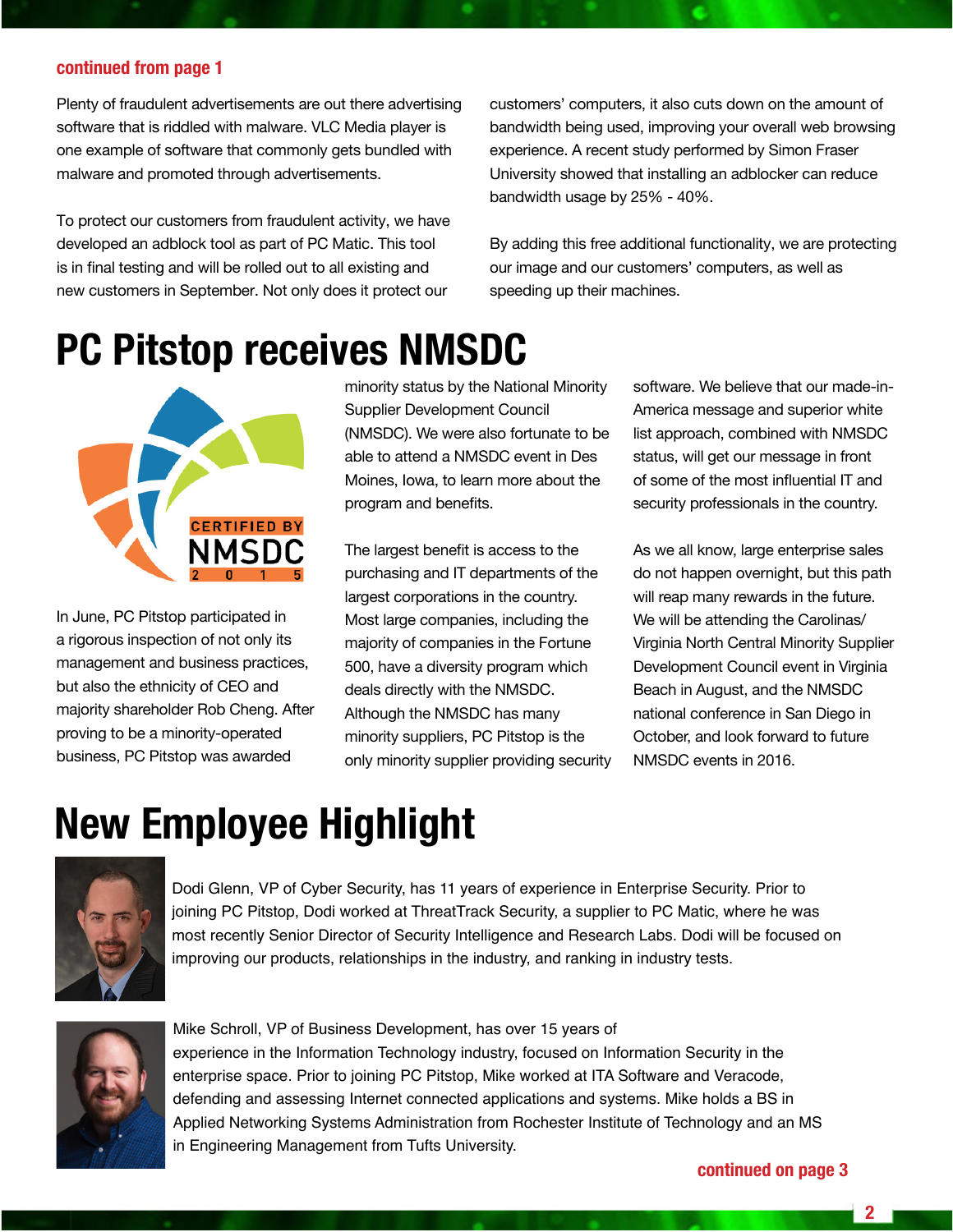#### **continued from page 2**



Michael Hucks joined us this quarter as our Video Production Manager. Before joining PC Pitstop, Michael's experience ranged from television advertising, to web/social media content to producing full length television shows. He now brings his experience in advertising and online video content to our own internal video production department, and has begun producing new Business to Business material and video content for the company's online and offline marketing efforts. Michael holds an AA in Digital Video Production from the Art Institute of Atlanta.

### **PC Pitstop Executive Elected to AMTSO Board**

Anti-Malware Testing Standards Organization

The AntiMalware Testing Standards Organization (AMTSO) was founded in May 2008 as an international nonprofit association that focuses on the addressing the global need for improvement in the objectivity, quality

and relevance of antimalware testing methodologies. AMTSO is a crossindustry group dedicated to improving testing standards within the antimalware industry.

PC Pitstop is a longstanding member of AMTSO, and is pleased to announce that Dodi Glenn, VP of Cyber Security, was elected by AMTSO members to be on the Board of Directors.

He will be working on the board for the next 3 years to further AMTSO's charter. PC Pitstop considers this industry recognition from our competitors of where we stand in the industry, and Dodi's career accomplishments working in this field. Dodi was recently quoted in the July 2015 edition of Family Circle Magazine in the sidebar: *Four More Helpful Hints to Further Beef Up Your Security* on page 71.

### **Investment Status and Financials**



Historically, PC Pitstop has focused on providing the consumer marketplace with innovative security software and computer maintenance offerings. However, in the last few years, feedback from our customer base has shown that customers want the same level of protection PC Matic offers for their personal computers, to use with their own businesses. This led us to release PC Matic MSP two years ago, which provides a comprehensive way for managed service providers to protect their customers. We heard the call again this spring, and released PC Matic Pro for enterprise and government agencies

In support of our enterprise expansion, PC Pitstop is raising funds to accelerate our growth, and has recently brought on Mike Schroll as VP of Business Development to focus on fundraising. Mike comes from a background of nine years in Information Security, and 17 years in Information Technology.

Buoyed by strong PC Matic brand awareness and in spite of very limited targeted marketing efforts, the PC Matic Professional and MSP platforms are generating significant interest among companies and organizations of all sizes. The PC Matic team will be traveling the country in 2015 meeting with prospective MSP and Professional users and exhibiting at trade shows in Chicago, Orlando & Las Vegas. We are a healthy, profitable, and growing company of 16 years. At this point, the company is solidly profitable and does not need capital to continue its trajectory. However, we believe that with the right group of investors, we can accelerate revenue and profits by expanding internationally, rebranding PC Pitstop more firmly into the security space, and building out our B2B sales force.

#### **continued on page 4**